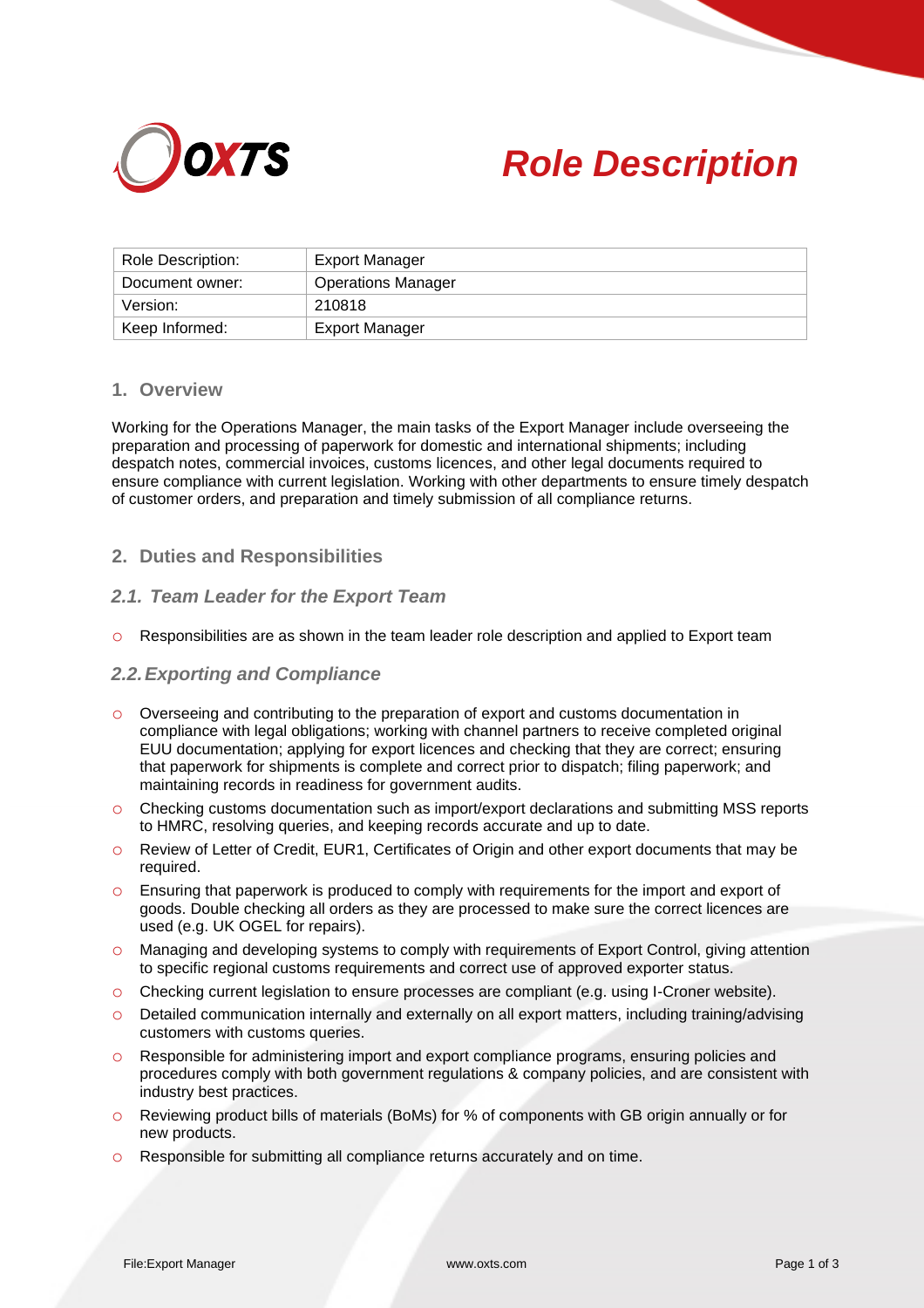o Conducting monthly and annual reporting of licenses, and other legal requirements (e.g. OIEL report for ECO, and WEEE returns).

## *2.3.Order Entry and Administration*

- o Responsible for overseeing and contributing to:
	- o Receiving customer orders; comparing against quotations; working with other departments to resolve order queries; setting up new accounts; agreeing payment terms; preparing and sending sales acknowledgments (confirming lead times) to customers whilst also adhering to company policies and legal requirements.
	- $\circ$  Raising customer sales invoices, proforma invoices, and credits using commercial software whilst also adhering to company policies.
	- o Uploading invoices into Sage Accounts, ensuring correct exchange rates are used.
	- o Executing 123 Insight Period End and reviewing sales invoices credit & sales orders reports.
- o Oversee the export inbox; organising and clearing down daily, ensuring that all queries have been resolved or assigned, supporting the team on complex queries.
- o Updating the compliance registers of OxTS UK & OxTS Inc.
- o Issuing weekly China sales order book information

#### *2.4.Couriers*

o Responsible for monitoring our couriers performance in processes and deliveries, managing export costs, checking and approving invoices.

#### *2.5.Record Keeping*

o Responsible for ensuring the maintenance of accurate electronic and paper-based records required to meet compliance obligations, including filing of electronic folders once all export entries have been checked against MSS Reports.

## *2.6.Customer Support (Internal and External)*

- o Assisting with complex queries regarding orders, shipments, and compliance from internal departments.
- o Ensuring customers are fully informed with all relevant information regarding their orders and shipments.
- o Managing day to day operational requirements to ensure high levels of customer satisfaction by proactively working with other departments. e.g. daily issuing of the next day's shipment list, and working with the Production Manager to check works order status of shipments due during the next week.
- o Providing data for monthly Management Team Meetings
- o Providing Repair and Service status updates to the Commercial team as required.

# *2.7.Confidentiality*

During their work and perhaps outside work, the Export Manager will come across a wide variety of information relating to the company that must be kept confidential. This information may, for example, relate to customer information, financial transactions, legal processes, and other information for which we have a legal, moral or commercial duty to preserve confidentiality. To protect confidentiality the following practical steps should be followed:

o Ensure that confidential information is not disclosed inappropriately, seeking advice from your manager if you are unsure what may be disclosed and to whom.